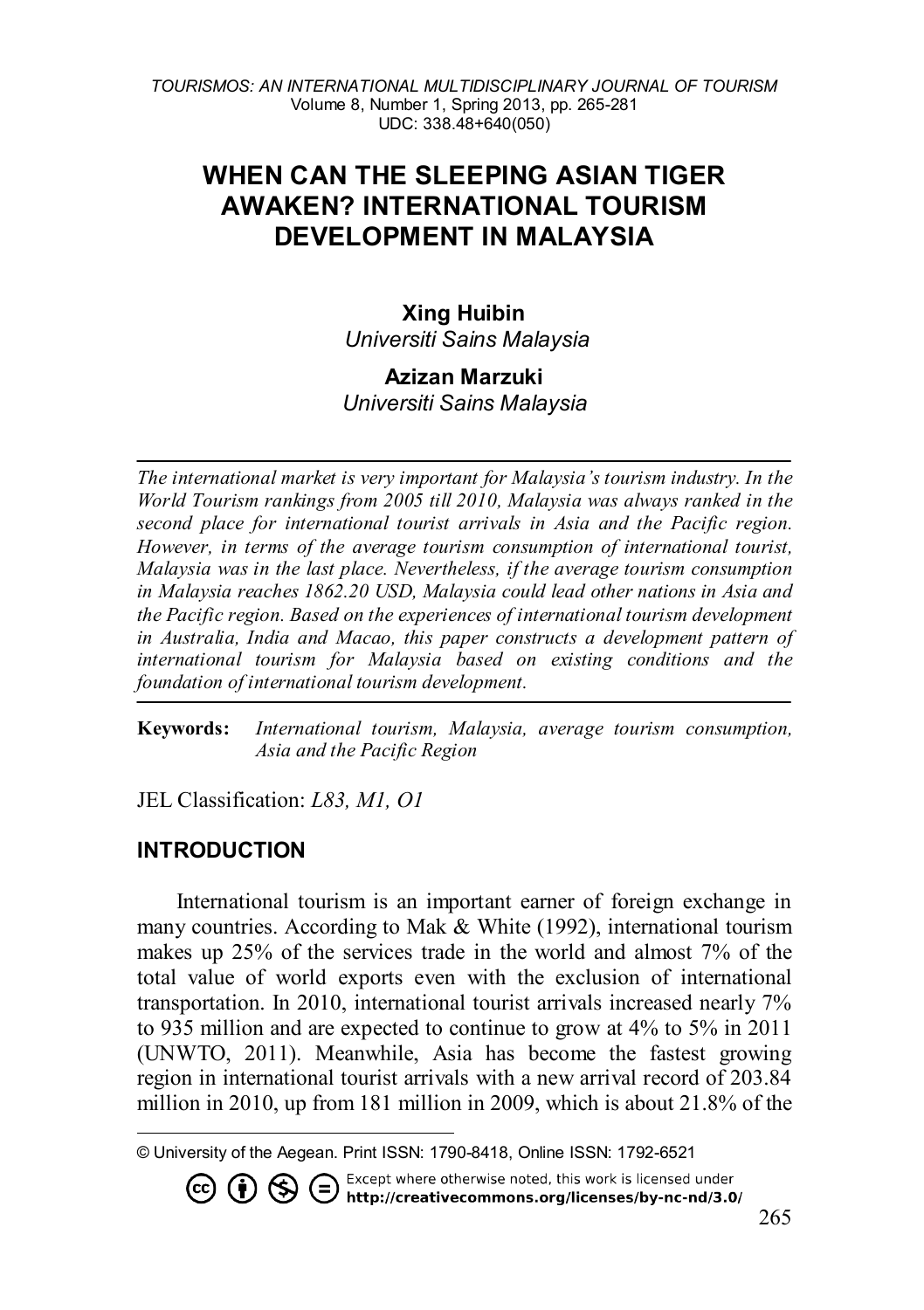global international tourism market in 2010 compared to 12.6% in 2009 (Panakera et al., 2011; UNWTO, 2011). According to the World Tourism ranking compiled by UNWTO, 13 Asian countries were listed in the top 50, both by international tourist arrivals and international tourism receipts in 2010.

Therefore, due to the progress of international tourism in Asia, this article aims to explore the growth of international tourism in Malaysia. As one of the fastest growing economies in South East Asia (ASEAN), the tourism industry has significantly become an important sector in Malaysia and has surpassed other traditional commodities as well as the petroleum related industries. Thus, it is interesting to understand the significance of international tourism to the growth of the tourism industry in Malaysia.

### **RESEARCH BACKGROUND**

Malaysia, situated in the central part of South East Asia, borders [Thailand](http://en.wikipedia.org/wiki/Thailand) on the north, Indonesia on the west and [Brunei](http://en.wikipedia.org/wiki/Brunei) on the east. Malaysia also shares maritime boundaries with [Singapore,](http://en.wikipedia.org/wiki/Singapore) [Vietnam](http://en.wikipedia.org/wiki/Vietnam) and the [Philippines.](http://en.wikipedia.org/wiki/Philippines) Malaysia consists of 13 states and 3 federal territories and has a total landmass of 329,847 square kilometres separated by the South China Sea into two regions, Peninsular Malaysia and Malaysian Borneo (Sabah and Sarawak) (Wikipedia, 2011). Since Malaysia is located in the tropical region zone, the climate is hot and humid throughout the year without distinct seasons (Khalifah & Tahir, 1997). In 2010, the population of Malaysia had reached 27.5 million and in purchasing power parity, Malaysia was ranked as the 3rd largest economy in the [ASEAN](http://en.wikipedia.org/wiki/ASEAN) region and also placed as the 29th largest economy in the world.

The history of international tourism in Malaysia can be dated back to the early 1970s, when it had become an important source of earning foreign exchange. At the initial stage, the Tourist Development Corporation of Malaysia (TDC), existing from 1972 to 1992, played an important role in promoting international tourism and developing basic infrastructures (Jenkins, 1994). Nowadays, after 40 years of development, international tourism in Malaysia has achieved great progress. For example, in 2006 and 2007, Malaysia was voted as the 'Best International Tourism Destination' by Global Traveller, a US-based travel magazine. Today, tourism has become the third largest income source from foreign exchange in Malaysia. However, Malaysia's tourism industry relies heavily on the international market. The arrival ratio between domestic tourists and international tourists in Malaysia is very low, just about 1 to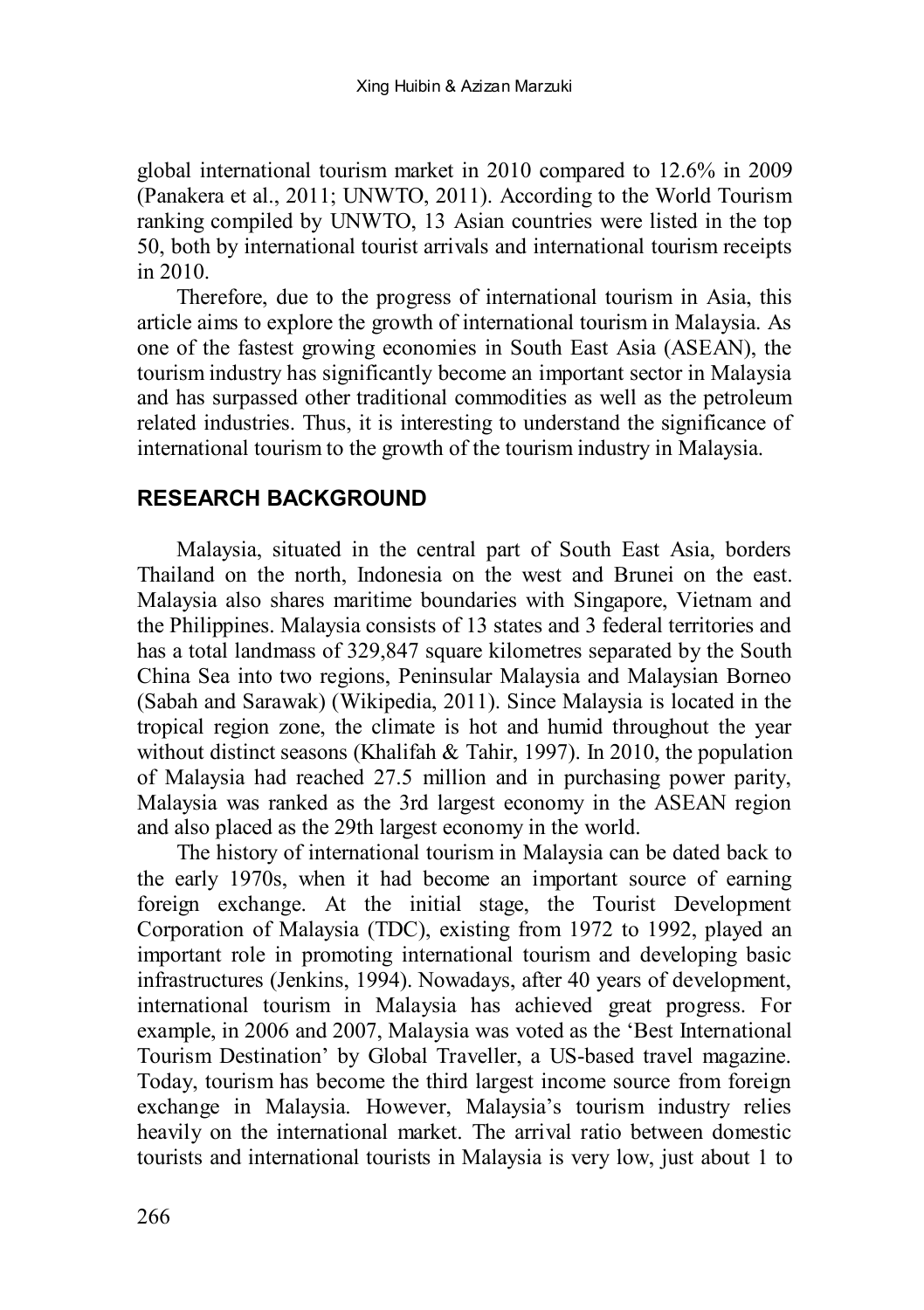3. Therefore, the development of international tourism plays a crucial part for the growth of the tourism industry in Malaysia.





## **THE GROWTH OF INTERNATIONAL TOURISM IN MALAYSIA**

The United Nations World Tourism Organization (UNWTO) regularly releases the "World Tourism Barometer" report, regarded as the most authoritative barometer for international tourism in the world. This report includes tourism ranking by both international tourism arrivals and international tourism receipts, which is an important official evidence to compare the relative tourism competitiveness among country and region. Previously, European countries absolutely monopolized the highest positions in both tourist arrivals and tourism receipts. Currently, European countries are gradually losing their domination in international tourism with the rapid growth of other regions. Among them is the Asia and Pacific region, which has become the fastest-growing region. In 2010, tourist arrivals to Asia and the Pacific region accounted for 21.8% of the total international tourist arrivals in the world compared to only 0.8% in 1990. This region's share of tourism receipts has also increased to 27.06% in 2010 compared to 0.9% in 1990 (UNWTO, 2011).

Significantly, Malaysia has become one of the important countries in international tourism in Asia and the Pacific region. In the UNWTO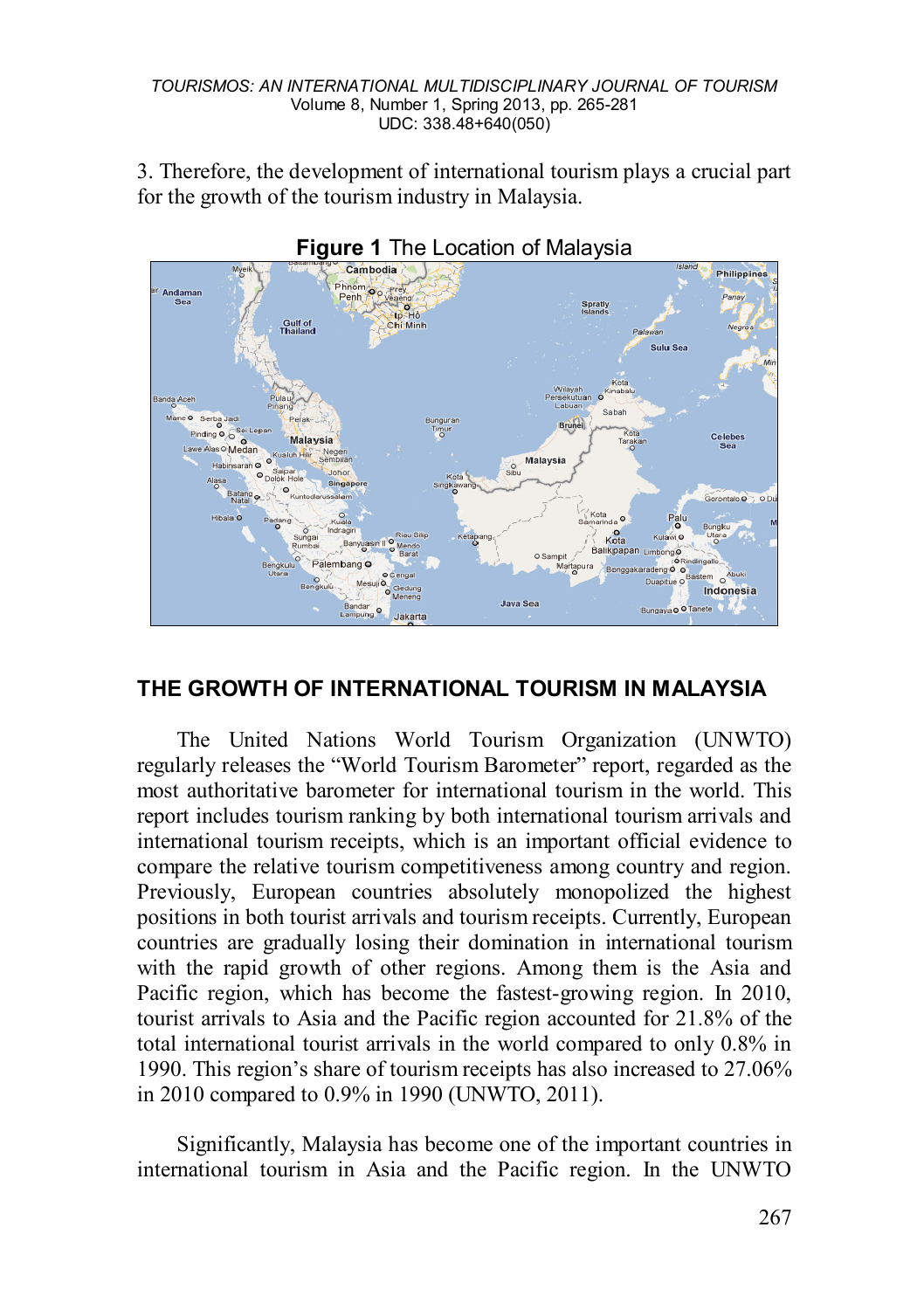rankings from 2005 till 2010, Malaysia was ranked in second place by international tourist arrivals in this region with a growth rate of 4.2% in 2010, 7.2% in 2009 and 5.1% in 2008 (Table 1).

| Rank           | 2010        |              | 2009                                        |              | 2008 |              | 2007 |              | 2006 |              | 2005            |              |
|----------------|-------------|--------------|---------------------------------------------|--------------|------|--------------|------|--------------|------|--------------|-----------------|--------------|
| Country        | arrival ran |              | arrival ran arrival ran arrival ran arrival |              |      |              |      |              |      |              | ran arrival ran |              |
|                | S           | k            | S                                           | k            | S    | k            | S    | k            | S    | k            | S               | k            |
| China          | 55.98       | 1            | 50.9                                        | 1            | 53   | $\mathbf{1}$ | 54.7 | 1            | 49.9 | 1            | 46.8            | $\mathbf{1}$ |
| Malaysi<br>a   | 24.6        | $\mathbf{2}$ | 23.6                                        | $\mathbf{2}$ | 22.1 | 2            | 21   | $\mathbf{2}$ | 17.5 | $\mathbf{2}$ | 16.4            | $\mathbf{2}$ |
| Hong<br>Kong   | 20.09       | 3            | 16.9                                        | 3            | 17.3 | 3            | 17.2 | 3            | 15.8 | 3            | 14.8            | 3            |
| Thailand       | 15.84       | 4            | 14.1                                        | 4            | 14.6 | 4            | 14.5 | 4            | 13.8 | 4            | 11.6            | 4            |
| Macao          | 11.93       | 5            | 10.4                                        | 5            | 10.6 | 5            | 12.9 | 5            | 10.7 | 5            | 9.0             | 5            |
| Singapo<br>re  | 9.16        | 6            | 7.5                                         | 7            | 7.8  | 7            | 8.0  | 7            | 7.6  | 6            | 7.1             | 6            |
| South<br>Korea | 8.80        | 7            | 7.8                                         | 6            | 6.9  | 8            | 6.4  | 8            | 6.2  | 8            | 6.0             | 8            |
| Japan          | 8.61        | 8            | 6.8                                         | 8            | 8.4  | 6            | 8.3  | 6            | 7.3  | 7            | 6.7             | 7            |
| Indonesi<br>a  | 7.00        | 9            | 6.3                                         | 9            | 6.2  | 9            | 5.5  | 10           | 4.9  | 10           | 5.0             | 10           |
| Australi<br>a  | 5.89        | 10           | 5.6                                         | 10           | 5.6  | 10           | 5.6  | 9            | 5.5  | 9            | 5.5             | 9            |
| India          | 5.58        | 11           | 5.1                                         | 11           | 5.3  | 11           | 5.1  | 11           | 4.4  | 11           | 3.9             | 11           |
| Taiwan         | 5.57        | 12           | 4.4                                         | 12           | 3.8  | 12           | 3.7  | 12           | 3.5  | 12           | 3.4             | 12           |
| Vietnam        | 5.05        | 13           | 3.75                                        |              | 4.24 |              | 4.23 |              |      |              | 3.48            |              |

**Table 1** International Tourist Arrivals (unit: million)

However, Malaysia was just ranked fourth, fifth and even sixth among the 13 top Asian countries in terms of international tourism receipts for the last 6 years (Table 2), which contradicted the large number of tourist arrivals as shown in Table 1.

The average tourism consumption of international tourist (ATCIT) in Malaysia is far lower than other Asia-Pacific countries. In the tourism industry, the average tourism consumption directly determines the tourism revenues especially on the condition that tourist arrivals do not change too much. Therefore, the question is how to increase the average consumption of international tourists in Malaysia in order to increase international tourism receipts. The average tourism consumption can be calculated by the formula below,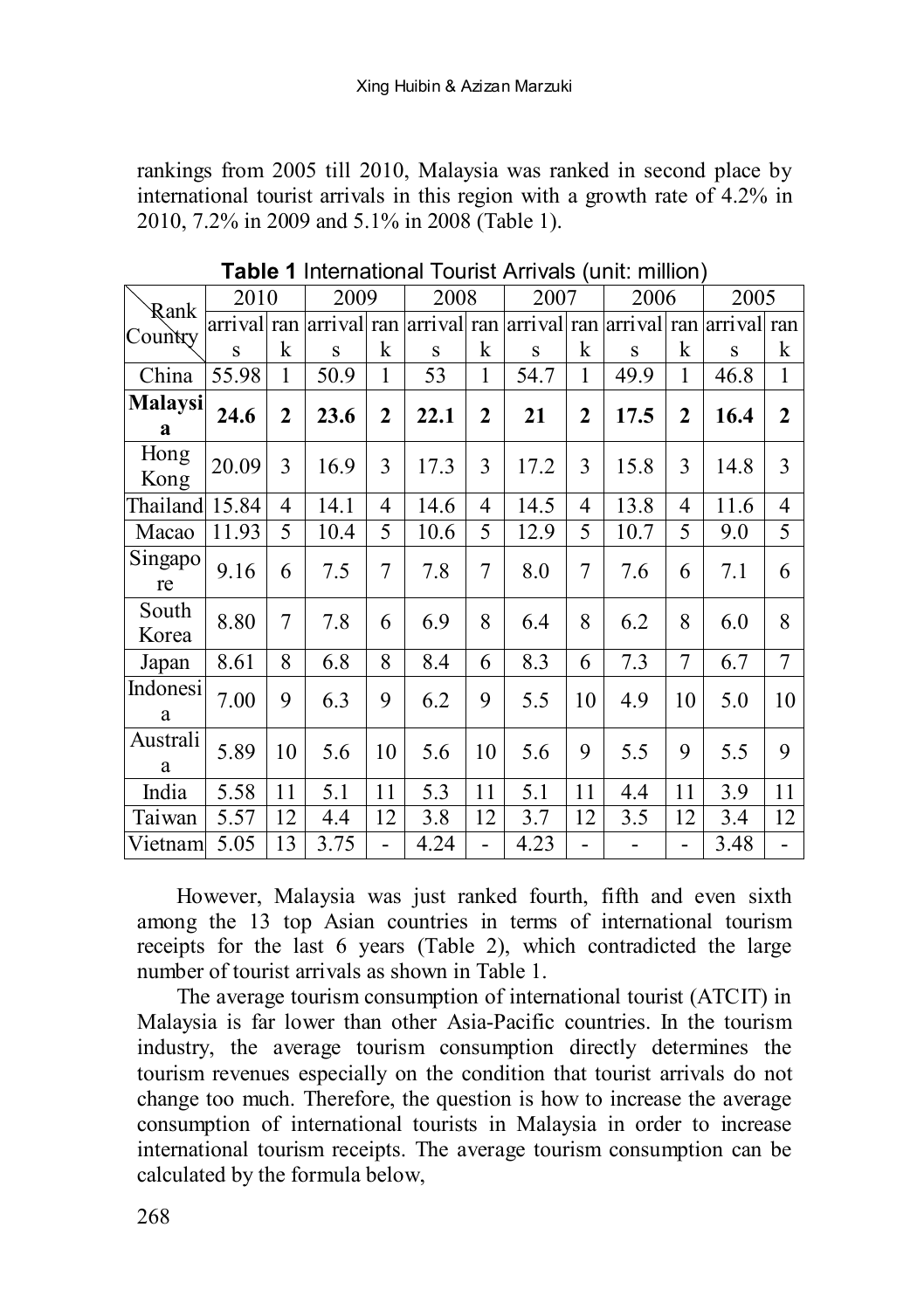$$
ATC = TR_i \Big/ TA_i \tag{1}
$$

Where, *ATC* is the abbreviation of the average tourism consumption; *TR* is the tourism receipts of country *i*; *TA* is the tourist arrivals of country  $i$ . The formula  $(1)$  could be applied to calculate the average tourism consumption of international tourists for the top 13 countries, as listed in Table 3.

| Rank                      | 2010      |    | 2009                                                                          |                | 2008 |                | 2007 |                         | 2006 |                | 2005 |    |
|---------------------------|-----------|----|-------------------------------------------------------------------------------|----------------|------|----------------|------|-------------------------|------|----------------|------|----|
| Country.                  |           |    | receipt rank receipt rank receipt rank receipt rank receipt rank receipt rank |                |      |                |      |                         |      |                |      |    |
| China                     | 45.81     | 1  | 39.7                                                                          | 1              | 40.8 | 1              | 37.2 | 1                       | 33.9 | 1              | 29.3 | 1  |
| Australia                 | 30.10     | 2  | 25.6                                                                          | $\overline{2}$ | 24.8 | $\overline{2}$ | 22.3 | $\overline{2}$          | 17.8 | $\overline{2}$ | 16.8 | 2  |
| Macao                     | $23.62^1$ | 3  | $19.16$ <sup>1</sup>                                                          | 3              | 16.8 | 4              | 13.1 | 6                       | 9.4  | 6              | 7.8  | 6  |
| Hong<br>Kong              | 22.91     | 4  | 16.6                                                                          | 4              | 15.3 | 5              | 13.8 | 5                       | 11.6 | 4              | 10.3 | 3  |
| Thailand                  | 19.76     | 5  | 15.9                                                                          | 5              | 18.2 | 3              | 16.7 | 3                       | 13.4 | 3              | 9.6  | 4  |
| Malaysia 17.82            |           | 6  | 15.8                                                                          | 6              | 15.3 | 5              | 14.0 | $\overline{\mathbf{4}}$ | 10.4 | 5              | 8.8  | 5  |
| India                     | 14.16     | 7  | 10.6                                                                          | 7              | 11.3 | 6              | 10.7 | 7                       | 8.6  | 8              | 7.5  | 7  |
| Singapore                 | 14.12     | 8  | 9.2                                                                           | 10             | 10.7 | 8              | 9.1  | 9                       | 7.5  | 9              | 6.2  | 9  |
| Japan                     | 13.20     | 9  | 10.3                                                                          | 8              | 10.8 | 7              | 9.3  | 8                       | 8.5  | 7              | 6.6  | 8  |
| South<br>Korea            | 9.77      | 10 | 9.4                                                                           | 9              | 9.8  | 9              | 6.1  | 10                      | 5.8  | 10             | 5.8  | 10 |
| Taiwan                    | 8.65      | 11 | 7.0                                                                           | 11             | 5.9  | 11             | 5.2  | 12                      | 5.1  | 11             | 5.0  | 11 |
| Indonesia                 | 6.98      | 12 | 6.3                                                                           | 12             | 7.4  | 10             | 5.3  | 11                      | 4.4  | 12             | 4.5  | 12 |
| <b>New</b><br>$Zealand^2$ | 4.86      | 13 | 4.59                                                                          | 13             | 5.0  | $\overline{a}$ | 5.4  |                         | 4.8  |                | 5.2  |    |
| Vietnam                   | 4.45      | 14 | 3.05                                                                          |                | 3.93 |                | 3.75 |                         |      |                | 2.3  |    |

**Table 2** International Tourism Receipts (unit: billion USD)

*Notes:* 

*1. The figure is calculated according to the average growth rate of the past years' average in Macao and the overall current average in the North-East Asia region (respectively 50% significance), as there is no the statistical figure in the UNWTO report.*

*2. New Zealand is excluded in the research because it is not listed in the top 50 by international tourist arrivals in spite of its relatively high international tourism receipts.* 

**Table 3** Average Tourism Consumption (billion USD)

| $\sim$<br>`Rank | 2010 | 2009 | 2008 | $200^{-}$ | 2006 | 2005 |
|-----------------|------|------|------|-----------|------|------|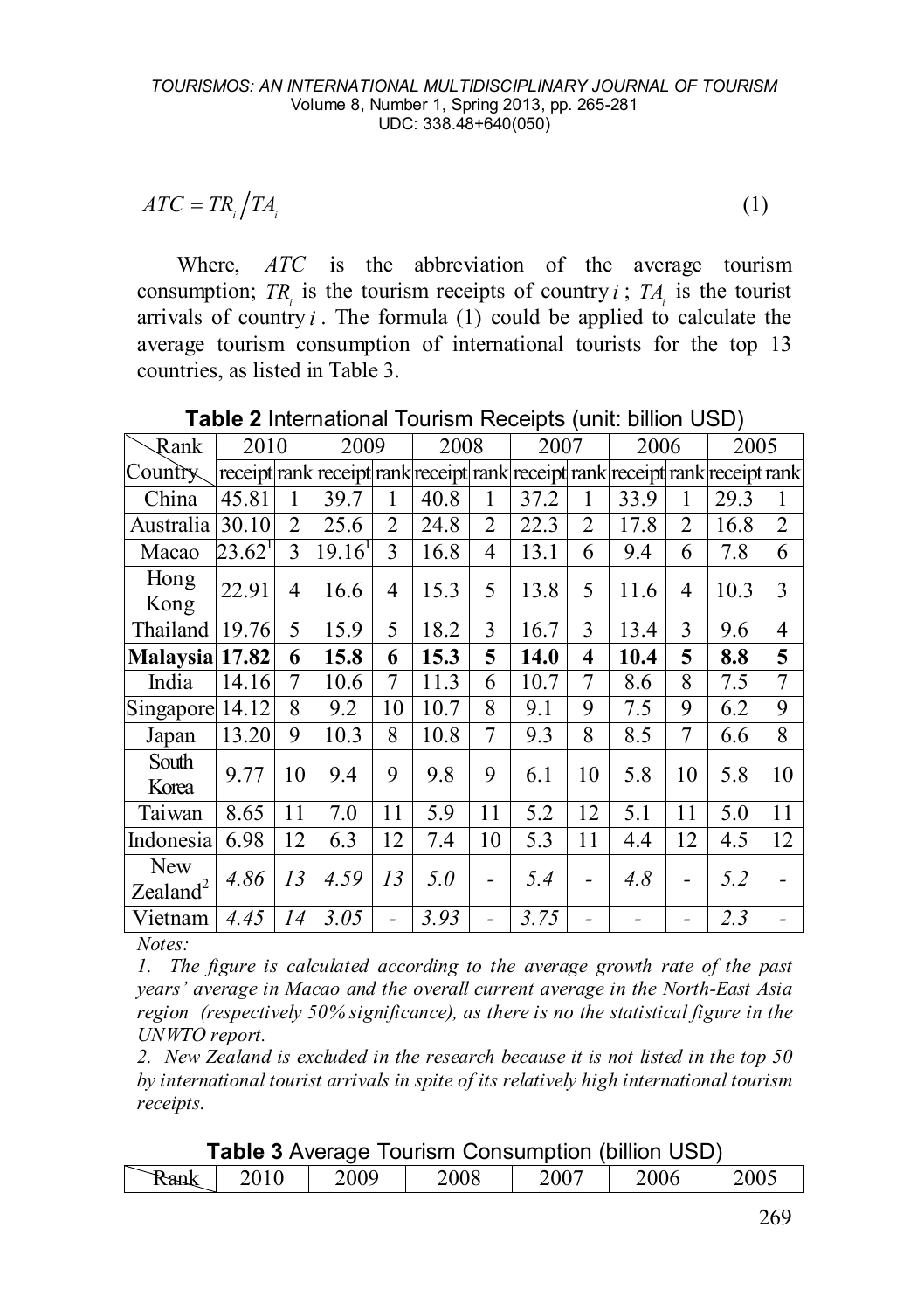| Country   |                        |         |          |         |         |         |
|-----------|------------------------|---------|----------|---------|---------|---------|
| Australia | 5110.36                | 4571.43 | 4428.571 | 3982.14 | 3236.36 | 3054.55 |
| India     | 2537.634               | 2078.43 | 2132.08  | 2098.04 | 1954.55 | 1923.08 |
| Macao     | 1979.97                | 1842.31 | 1584.91  | 1015.50 | 878.50  | 866.67  |
| Singapore | $\overline{1541}$ .485 | 1226.67 | 1371.80  | 1137.5  | 986.84  | 873.24  |
| Japan     | 1533.10                | 1514.71 | 1285.71  | 1120.48 | 1164.38 | 985.07  |
| Taiwan    | 1552.96                | 1590.91 | 1552.63  | 1405.41 | 1457.14 | 1470.59 |
| Thailand  | 1247.48                | 1127.66 | 1246.58  | 1151.72 | 971.01  | 827.59  |
| Hong      | 1140.37                | 982.25  | 884.39   | 802.33  | 734.18  | 695.955 |
| Kong      |                        |         |          |         |         |         |
| South     | 1110.23                | 1205.13 | 1420.29  | 953.13  | 935.48  | 966.67  |
| Korea     |                        |         |          |         |         |         |
| Indonesia | 997.14                 | 1000    | 1193.55  | 963.64  | 897.96  | 900     |
| Vietnam   | 881.19                 | 813.33  | 926.89   | 886.52  |         | 660.92  |
| China     | 818.33                 | 779.96  | 769.81   | 680.07  | 679.36  | 626.07  |
| Malaysia  | 724.39                 | 669.49  | 692.31   | 666.67  | 594.29  | 536.59  |

**Table 4** International Tourism of Malaysia in Asia and the Pacific Region

| Rank    | Tourist arrivals      |                | Tourism receipts            | Average tourist<br>consummation |         |      |
|---------|-----------------------|----------------|-----------------------------|---------------------------------|---------|------|
| Country | arrivals<br>(million) | rank           | receipt<br>(billion<br>USD) | rank                            | average | rank |
| 2010    | 24.6                  | 2              | 17.82                       |                                 | 724.39  | 13   |
| 2009    | 23.6                  | $\mathfrak{D}$ | 15.8                        | 6                               | 669.49  | 13   |
| 2008    | 22.1                  | 2              | 15.3                        | 5                               | 692.31  | 13   |
| 2007    | 21                    | $\mathfrak{D}$ | 14                          | 4                               | 666.67  | 13   |
| 2006    | 17.5                  | $\mathfrak{D}$ | 10.4                        |                                 | 594.291 | 12   |
| 2005    | 16.4                  | $\overline{c}$ | 8.8                         |                                 | 536.59  | 13   |

As shown in Table 3, Malaysia was ranked in the last place among 13 countries in Asia and the Pacific Region in terms of ATCIT from 2005 to 2010. In 2010, Malaysia's ATCIT was just 724.39 USD, which was far below the average level of the Asia-Pacific countries (1220 USD). Table 4 compares Malaysia's ranking in tourist arrivals, tourism receipts and average tourist consummation. It is obvious that the excellent performance in tourist arrivals sharply contrast the very poor ATCIT (Table 4).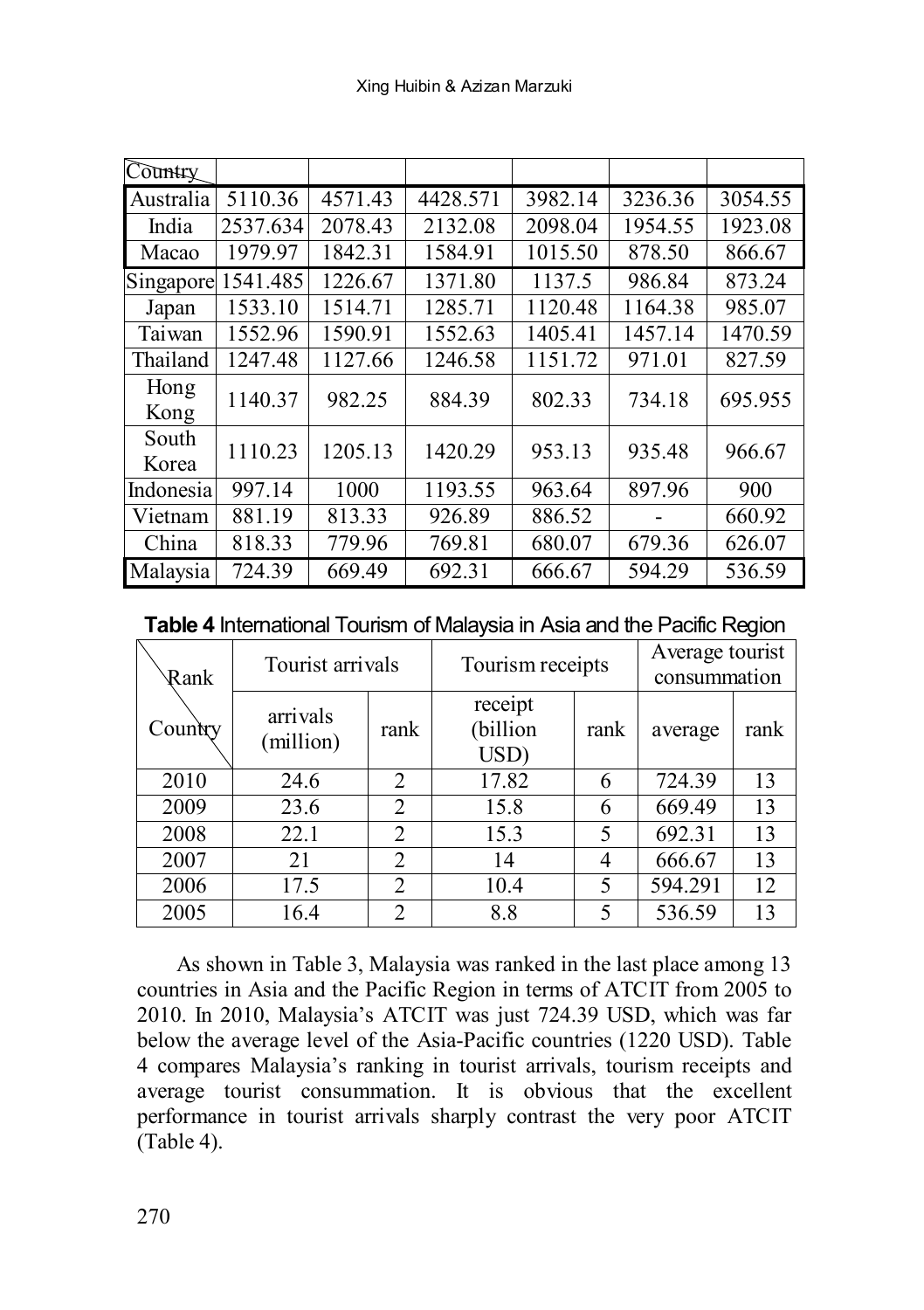### **THE POTENTIAL OF INTERNATIONAL TOURISM IN MALAYSIA**

Nevertheless, from a different perspective, the low performance of ATCIT actually reflects a huge potential for international tourism in Malaysia. Since the growth of tourist arrivals in Malaysia is lower than other countries in Asia and the Pacific region in 2010 (3.9  $\%$  < 12.7%). the practical and effective way to improve tourism receipts in Malaysia is by increasing the ATCIT.

The expected *ATC* (average tourism consumption) can be calculated by putting the 2010 data into the formula below,

$$
ATC^E = TR_j \Big/ TA_i \tag{2}
$$

Where  $ATC<sup>E</sup>$  is the expected  $ATC$ ;  $TR<sub>j</sub>$  is the tourism receipts of country *j*, which it expects to reach;  $T_A$  is the tourist arrivals of country *i* .

As China was ranked in the first place for international tourism receipts in 2010, the  $ATC_{Malaysia}^E$  can be calculated based on formula (2),

$$
ATC_{Malaysia}^E = TR_{\rm China} / TA_{\rm Malaysia} = 45810000000 / 24600000 \approx 1862.20
$$

This means, if Malaysia's ATCIT could reach 1862.20 USD in 2010, it would surpass China in terms of international tourism receipts, making it the highest earning country in Asia and the Pacific region. This can be used to positively argue about the potential of international tourism in Malaysia. However, this potential can only be materialised if effective measures are taken to increase the ATCIT of Malaysia.

#### **DEVELOPMENT EXPERIENCES OF INTERNATIONAL TOURISM**

International tourism is an integrated system that includes dining, accommodation, travel, shopping, amusement, investment, marketing and management. To improve the ATCIT, Malaysia should systematically adopt the development experiences in international tourism from the relatively developed countries and regions (Australia, India and Macao were chosen for the purpose of this research), rather than just take measures to extend the residence time of international tourists.

### **Australia**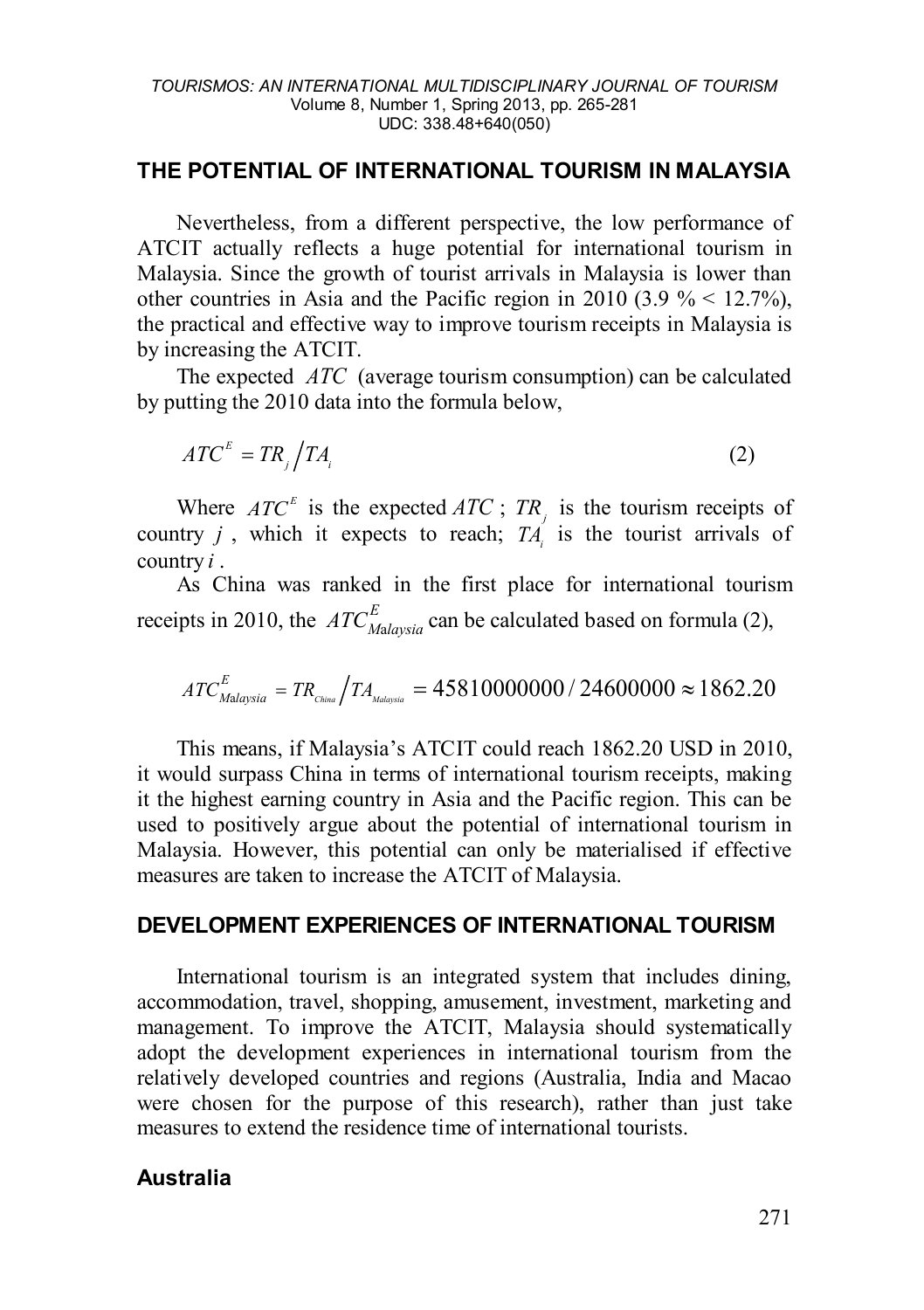Tourism is already the second largest source of foreign exchange earning in Australia from 2007 till 2010, after the mining industry. The ATCIT in Australia is the highest in Asia and the Pacific region since 2005 until 2010, where it reached 5110.36 USD. The rapid development of international tourism in Australia mainly resulted from 11 positive factors (Table 5). These experiences are widely distributed in many aspects, specifically including festivals, catering, souvenirs, investment, marketing, promotion, pricing, infrastructure, management, policy, supervision, public participation and sustainable ideas.

**Table 5** Development Experience of International Tourism in Australia

| Experience                                          | Aspect            |
|-----------------------------------------------------|-------------------|
| Lots of international tournaments and festivals     | Festivals         |
| Multicultural cuisine                               | Catering          |
| Tourism souvenirs of local culture                  | Souvenirs         |
| Multiple sources of investment                      | Investment        |
| Penetrating old markets and developing new          | Marketing         |
| markets                                             |                   |
| Systematic tourism promotion and marketing          | Promotion         |
| Cheap or free entrance tickets                      | Pricing           |
| Humanized tourist services and infrastructure       | Infrastructure    |
| Government support at both state and federal levels | Management        |
| The wide involvement of the public and other        | Public            |
| associations                                        | participation     |
| Sustainable development principles                  | Sustainable ideas |

*Note: These experiences were summarized from the related literature of Platt et al. (1991), Griffin & Darcy (1997), HPPCOD (2009),* Isacsson *et al. (2009); Song (2009), Zhang (2009), and Zhu (2011).*

### **India**

In India, international tourism is regarded as an important entry level industry of earning foreign exchange. India's international tourism develops rapidly and by 2010, India had received 5.58 million international tourists with a growth of 9.41%. Furthermore, India's ATCIT has surpassed 1900 USD from 2005 to 2010. In 2010, it reached a high of 2537.634 USD. In overall, the prosperity of international tourism in India mainly benefited from the positive efforts in product, transportation, investment, pricing, support infrastructure, official management and policy as well as proper management (Table 6).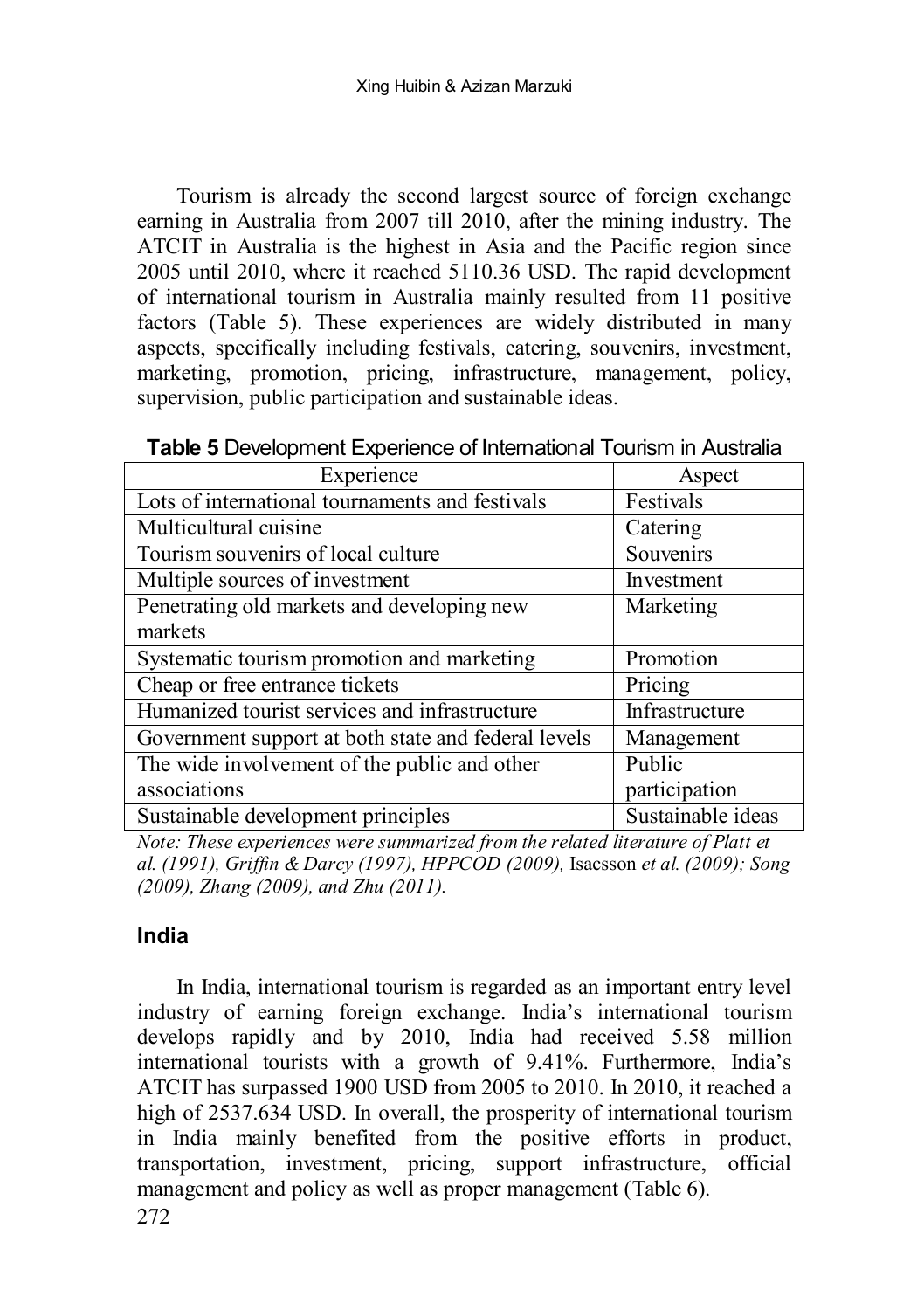| Experience                                       | Aspect         |
|--------------------------------------------------|----------------|
| Developing more healthy products for the markets | Product        |
| Matured and distinctive traffic network          | Transportation |
| Investment pattern of public-private partnership | Investment     |
| Double-track pricing system                      | Pricing        |
| Making preferential policies on infrastructure   | Infrastructure |
| Complete tourism policies                        | Policy         |
| Effective management and supervision             | Management     |

*Note: These experiences were summarized from the related literature of Richter (1989), Petea (2009), Utravels (2010), and CVIN (2011). Vinay & Suvidha (2009)* 

### **Macao**

International tourism is the main source of income to Macao. Since the return of Macao to China in 1999, the influx of tourists from mainland China have readily offered Macao's tourism with huge vitality and impetus. Since then, Macao has become an enormous entertainment centre for international tourists in the world, consisting of gaming tourism, cultural tourism, vacation tourism, MICE tourism, sightseeing tourism, shopping tourism and cuisine tourism.

**Table 7** Development Experience of International Tourism in Macao

| Experience                                    | Aspect              |
|-----------------------------------------------|---------------------|
| Many international festivals and events       | Festival            |
| Multiple and abundant catering cultures       | Catering            |
| Sustainable investment policies               | Investment          |
| Strongly depending on the old tourist markets | Market segmentation |
| Complete service facilities for tourism       | Infrastructure      |
| Huge support from the Macao government        | Supporting policy   |

*Note: These experiences were summarized from the related literature of Zhang (2001), Tong (2006), Wikipedia (2010), and Fang (2011).* 

In 2010, the gaming industry alone contributed 23.51 billion USD to Macao with a year-on-year growth of 58%. Macao was still the number one in the world in terms of gaming industry revenue, which was four times as great as that of the city of Las Vegas, United States in 2010 (Fang, 2011). Table 3 shows that the ATCIT of Macao has reached 1979.97 USD in 2010. In general, the development experiences of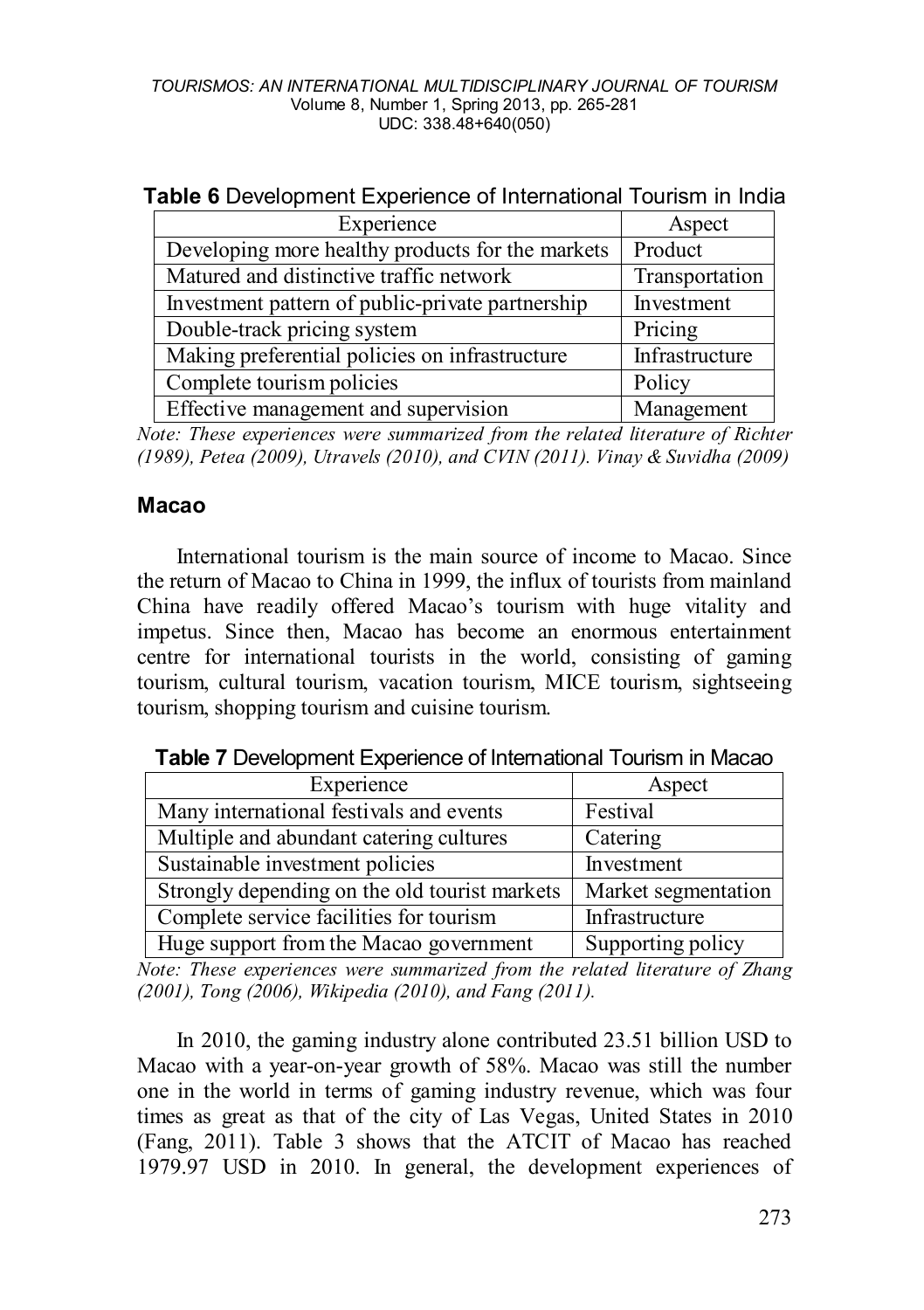international tourism in Macao mainly involved 7 aspects, specifically festivals, catering, investment, marketing, supporting infrastructure, policy and management (Table 7).

## **Summary**

The development experiences of international tourism in Australia, India and Macao can provide the most relevant references for international tourism in Malaysia. All these three nations have seriously focused on product and festivals, tourism infrastructure, investment, policy and management as well as marketing. Besides these, Australia has also achieved great success on other aspects, such as souvenir design, public participation and sustainable development. Taken as a whole, these experiences on international tourism can be classified into 19 types, involving four fields: tourism product, tourism market, tourism management and development principle (Table 8).

| Field      | wasuana, mala, ana macao<br>Type | Feature                    |
|------------|----------------------------------|----------------------------|
| Tourism    | Product                          | Distinctive attraction     |
| product    | Festivals                        | Multicultural meeting      |
|            |                                  | points                     |
|            | Service                          | Professional humanized     |
|            |                                  | services                   |
|            | Catering                         | Diversified cultures       |
|            | Accommodation                    | Strong local features      |
|            | Souvenirs                        | Variety and uniqueness     |
|            | Transportation                   | Tri-dimensional traffic    |
| Tourism    | Investment                       | Multi-channel investment   |
| market     | Market                           | Different market strategy  |
|            | segmentation                     |                            |
|            | Promotion                        | Mature promotion system    |
|            | Pricing                          | Different pricing strategy |
| Tourism    | Supporting                       | Developed system           |
| management | Infrastructure                   |                            |
|            | Official                         | Effective management       |
|            | management                       |                            |
|            | NGO supervision                  | Tri-dimensional            |
|            |                                  | supervision                |

**Table 8** Development Experiences of International Tourism in Australia, India, and Macao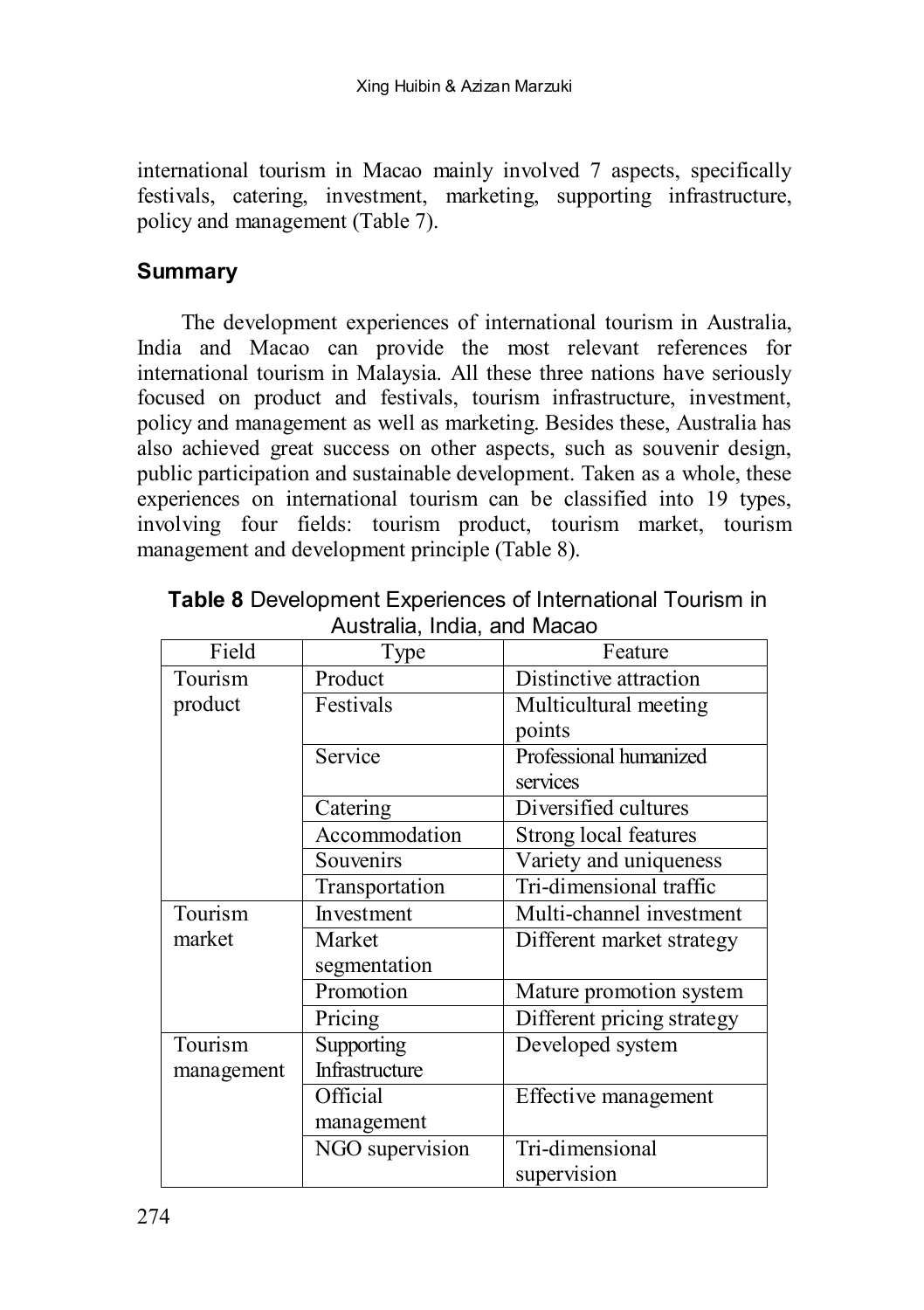| TOURISMOS: AN INTERNATIONAL MULTIDISCIPLINARY JOURNAL OF TOURISM |
|------------------------------------------------------------------|
| Volume 8, Number 1, Spring 2013, pp. 265-281                     |
| UDC: 338.48+640(050)                                             |

|             | Industry supply      | Systematic, supportive   |
|-------------|----------------------|--------------------------|
|             | chain                | supply chain             |
| Development | Tourism policy       | Preferential, inclining  |
| principle   |                      | policy                   |
|             | Public participation | Wide, deep participation |
|             | Sustainable ideas    | Sustainable tourism      |
|             | Tourist needs        | Concern on market        |
|             |                      | preference               |

### **CONSTRUCTING THE PATTERN FOR INTERNATIONAL TOURISM IN MALAYSIA**

Malaysia has many charming tourism attractions. The primary natural resources are mainly at the long stretches of sandy golden beaches in Penang, Langkawi, Pangkor, Tioman, Redang and Cherating-Kuantan. In addition to this, the tropical rain forest in Malaysia is one of the oldest, most complex and richest ecosystems in the world. The various ethnic groups in Malaysia have also accorded the country a diverse mix of architecture, events and lifestyle. However, these attractions in Malaysia are very similar to those in neighbouring countries, such as India, Singapore, Thailand and Indonesia (Khalifah & Tahir, 1997; Josiam et al., 2007; Marzuki et al., 2011). Additionally, the main sources of international tourists in Australia, India, Macao and Malaysia are basically similar, as most of them come from within Asia. These similarities can be considered to form the prerequisite for Malaysia to use and learn from the experiences in international tourism of these three destinations.

However, to establish the development pattern of international tourism for Malaysia, the uniqueness and characteristics of international tourism in this country can not be ignored. In terms of tourism resources, Malaysia is well famous in the world for its unique cultural heritage, fascinating natural beauty, tantalizing cuisines and diverse population. These present multiple cultures have not only made Malaysia a gastronomic paradise, but also enabled hundreds of colourful festivals to be held within Malaysia. In the aspect of tourism market, most international tourists to Malaysia were from Singapore, Indonesia, Thailand, China and Brunei, accounting for 88.09% of the total tourist arrivals (Table 9).

## **Table 9** The Top Ten Countries by Tourist Arrivals in Malaysia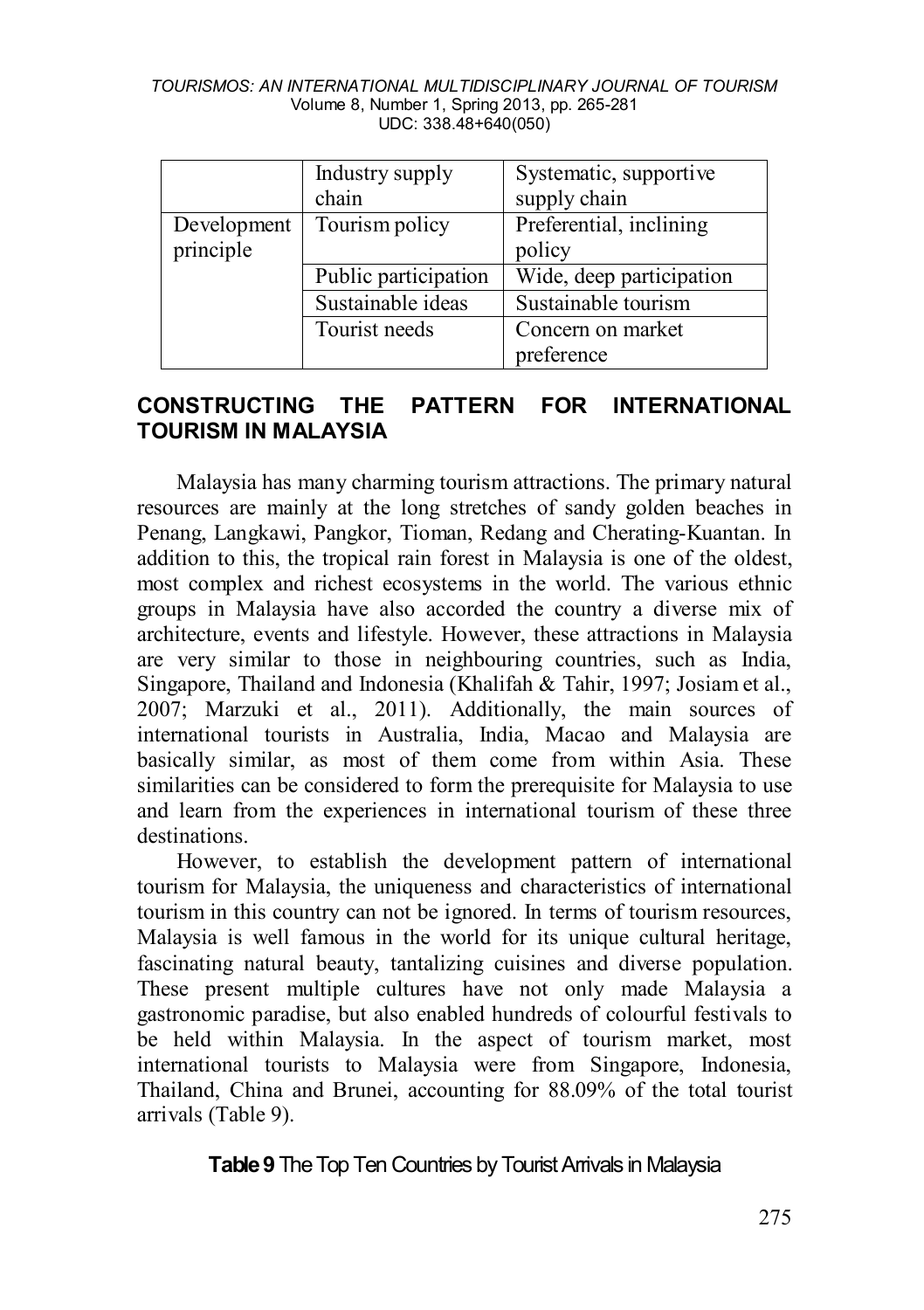| Country of Residence | Tourist arrivals |            |             |
|----------------------|------------------|------------|-------------|
|                      | 2010             | 2009       | $10/09$ (%) |
| Singapore            | 13,042,004       | 12,733,082 | 2.4         |
| Indonesia            | 2,506,509        | 2,405,360  | 0.2         |
| Thailand             | 1,458,678        | 1,449,262  | 0.6         |
| China                | 1,130,261        | 1,019,756  | 10.8        |
| <b>Brunei</b>        | 1,124,406        | 1,061,357  | 0.9         |
| India                | 690,849          | 589,838    | 17.1        |
| Australia            | 580,695          | 533,382    | 8.9         |
| Philippines          | 486,790          | 447,470    | 8.8         |
| United Kingdom       | 429,965          | 435,091    | 1.2         |
| Japan                | 415,881          | 395,746    | 5.1         |

*Note: These figures were calculated according to the Malaysia Tourist Arrivals Report, issued by Tourism Malaysia with the cooperation of Immigration Department of Malaysia.*

Deriving from the basis of development experiences and specific differences on international tourism, the development pattern of international tourism in Malaysia can be constructed (Figure 2). The development pattern consists of four sectors: development foundations, push factors, pull factors and development principles. The development foundations of international tourism in Malaysia should stem from its distinctive products, various festivals, multicultural cuisines, diversified hotels, abundant souvenirs, and convenient traffic system, which are the core tourism products or development conditions.

All international tourism stakeholders should actively participate in market positioning, product pricing, tourism marketing, tourism investment, infrastructure improvement, industry supply chain development, extensive supervision and effective management to form an important driving power for international tourism in Malaysia via push and pull factors (Yilmaz & Gunel, 2009; López-Guzmán et al., 2011). International tourism in Malaysia should also follow scientific development principles, such as government support, public participation, sustainable development and market-oriented development.



**Figure 2** Development Pattern of International Tourism in Malaysia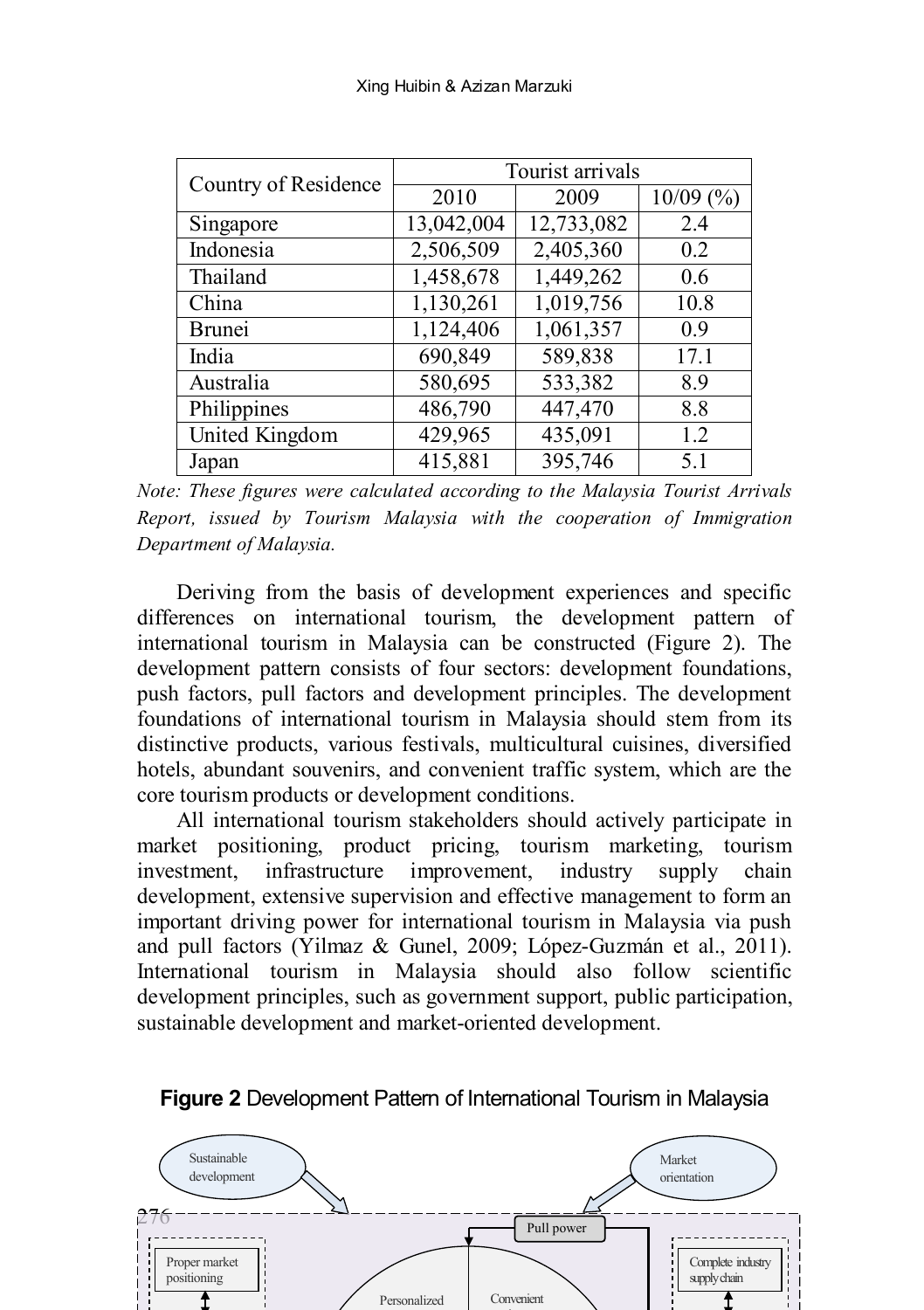*TOURISMOS: AN INTERNATIONAL MULTIDISCIPLINARY JOURNAL OF TOURISM* Volume 8, Number 1, Spring 2013, pp. 265-281 UDC: 338.48+640(050)

### **CONCLUSION**

The tourism industry in Malaysia relies heavily on international tourism. However, the international tourism receipt of Malaysia is relatively low although international tourist arrival is considerably high. Thus, a proposed development pattern for international tourism in Malaysia was eventually established through this research, consisting of four development principles, six development foundations and eight drive forces. It is argued that this pattern can help Malaysia to increase international tourism receipts and further develop the development potentials of international tourism. This development pattern can also provide a lot of references and guidance for international tourism especially for developing countries within Asia and the Pacific region.

#### **ACKNOWLEDGEMENT**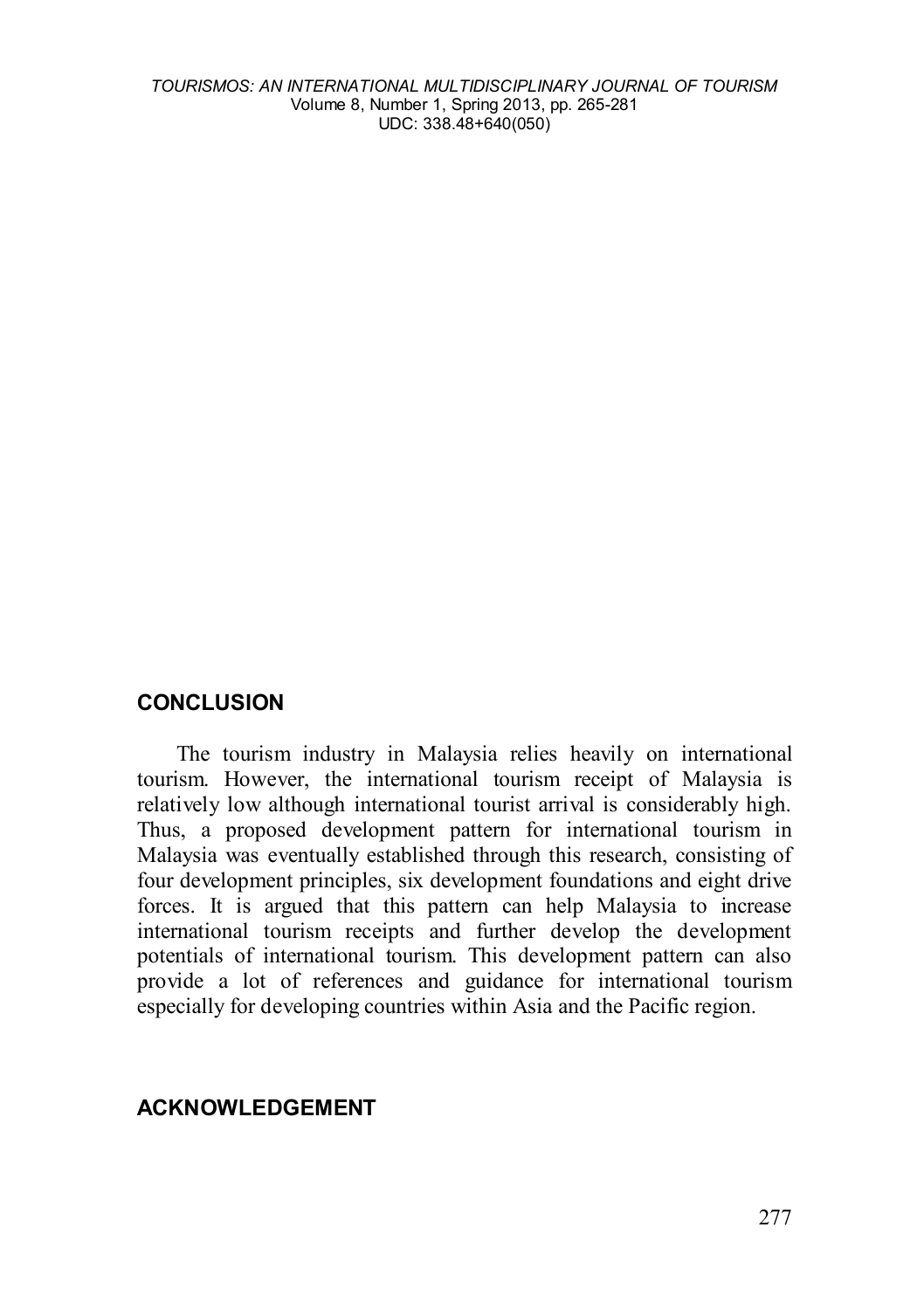This research was made possible through financial support via the Research Student Fellowship Grant from Universiti Sains Malaysia, Pulau Pinang, Malaysia.

#### **REFERENCES**

- Chen, H. (1999). Study on the tourism trend of Macau*. Journal of Guilin Institute of Tourism*, No. 4, pp.63-68.
- China Visa Information Network (CVIN). (2011). India tourist administration.

Http://www.qianzhengdaiban.com/chuguolvyou/6567.html. Accessed the 11th of March 2011, at 09:32.

- Division, Tourism Malaysia & Immigration Dept., Malaysia. (2011). Malaysia Tourist Arrivals 2010. Kuala Lumpur, Tourism Malaysia.
- Du, Q. (1996). The characteristics and developmental prospects of Macao tourism. *International Trade Journal*, No. 6, pp.61-64.
- Fang, L. (2011). The revenue growth of Macao gaming is 58% in 2010, the first in the world. Http:// www.caijing.com.cn/2011-01- 05/110610930.html. Accessed the 5th of January 2011, at 11:31.
- Griffin, T. & Darcy, S. (1997). Australia: Consequences of the Newly Adopted Pro-Asia Orientation. In F.M. Go & C.L. Jenkins (Eds.), *Tourism and Economic Development in Asia and Australia* (pp. 81- 83), London: Pinter, a Cassell Imprint
- Hunan Provincial Party Committee Organization Department (HPPCOD). (2009). Using the tourism development experiences of Australia to speed up the tourism development of Hunan province, China. Http:// hunan.caiep.org/trainpro/content.php?id=866. Accessed the 27th of March 2009.
- Isacsson, A., Alakoski, L. & Bäck, A. (2009). Using multiple sense in tourism marketing: The Helsinki expert, Eckerö line and Linnanmäki amusement park cases. *Tourismos: An International Multidisciplinary Journal of Tourism*, Vol. 4, No.3, pp.167-184.
- Jenkins, C.L. (1994). Tourism in developing countries: The privatisation issue. In A.V. Seaton (Eds.) *Tourism: The State of the Art*, Chichester: John Wiley.
- Josiam, B.M., Sohail, S.M. & Monteiro, P.A. (2007). Curry cuisine: Perceptions of Indian restaurants in Malaysia. *Tourismos: An International Multidisciplinary Journal of Tourism*, Vol. 2, No.2, pp.25-37.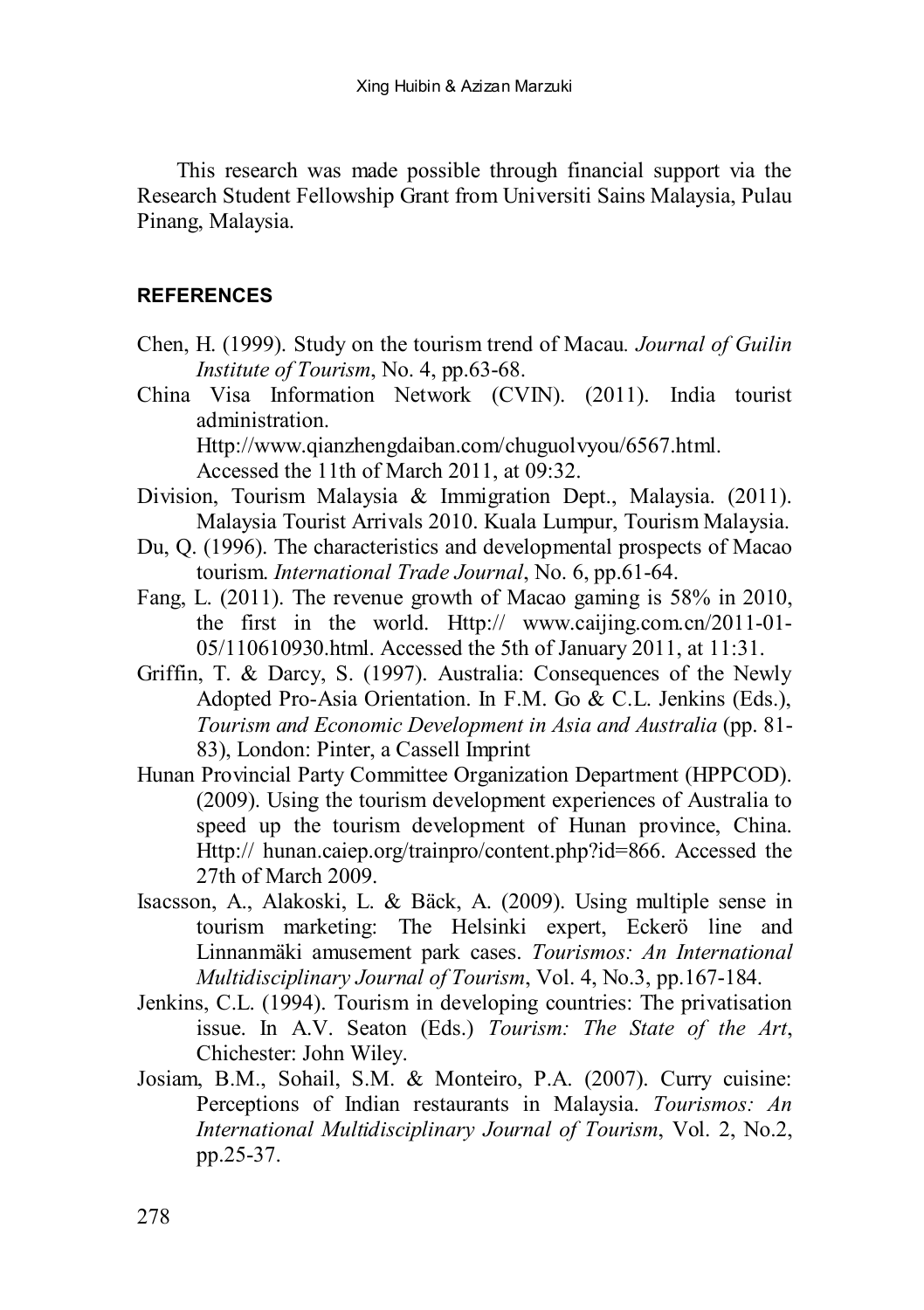- Khalifah, Z. & Tahir, S. (1997). Malaysia: Tourism in perspective. In G.M. Frank and J.L. Carson (Eds.) *Tourism and economic development in Asia and Australasia* (pp. 176-196), London: Pinter Publishers Ltd.
- Mak, J. & White, K. (1992). Comparative tourism development in Asia and the Pacific. *Journal of Travel Research*, Vol. 31, No.1, pp.14.
- Marzuki, A., Hussin, A.A., Mohamed, B., Othman, A.G. & Mat Som, A. P. (2011). Assessment of nature-based tourism in south Kelantan, Malaysia. *Tourismos: An International Multidisciplinary Journal of Tourism*, Vol. 6, No.1, pp.281-295.
- Panakera, C., Willson, G., Ryan, C. & Liu, G. (2011). Considerations for sustainable tourism envelopment in developing countries: Perspectives from the south Pacific. *Tourismos: An International Multidisciplinary Journal of Tourism*, Vol. 6, No.2, pp.241-262.
- Plate, A., Mc Gown, V., Todhunter, M. & Chalmers, N. (1991). Japanese for the Tourist Industry: Intensive Training Course: Culture and Communication (2 Ed.). Melbourne: Hospitality Press Pty Ltd.
- Ptea. (2009). India Self-Tourism Strategy. Http://blog.163.com/ptea/blog/static/15244568200911210311132/. Accessed the 2th of December 2009, at 22:03.
- Qian. (2004). Double-track pricing system in India tourism. *People's Daily*, December 8, pp.A7.
- Richter, L.K. (1989). *The Politics of Tourism in Asia*. Hawaii, University of Hawaii Press.
- Song, R. (2009). Using the experiences of Australia to develop China's Ecotourism. Http://www.cenews.com.cn/ztbd1/yushudizhen/stlyc/201004/t2010 0421 655209.html. Accessed the 12th of April 2010.
- López-Guzmán, T., Sánchez-Cañizares, S. & Pavón, V. (2011). Community-based tourism in development countries: A case study. *Tourismos: An International Multidisciplinary Journal of Tourism*, Vol. 6, No.1, pp.69-84.
- Tong, N. (2006). The Past in Macao. Http://book.kanunu.org/html/2006/0113/3762.html. Accessed the 13th of January 2006.
- UNWTO. (2011). *Tourism Highlights*. Madrid, Spain: World Tourism Organization.
- Utravels. (2010). The Medical Tourism in India has Ranked the Second in the World. Http://travel.sina.com.cn/world/2009-03- 30/113873133.shtml. Accessed the 30th of March 2009, at 11:38.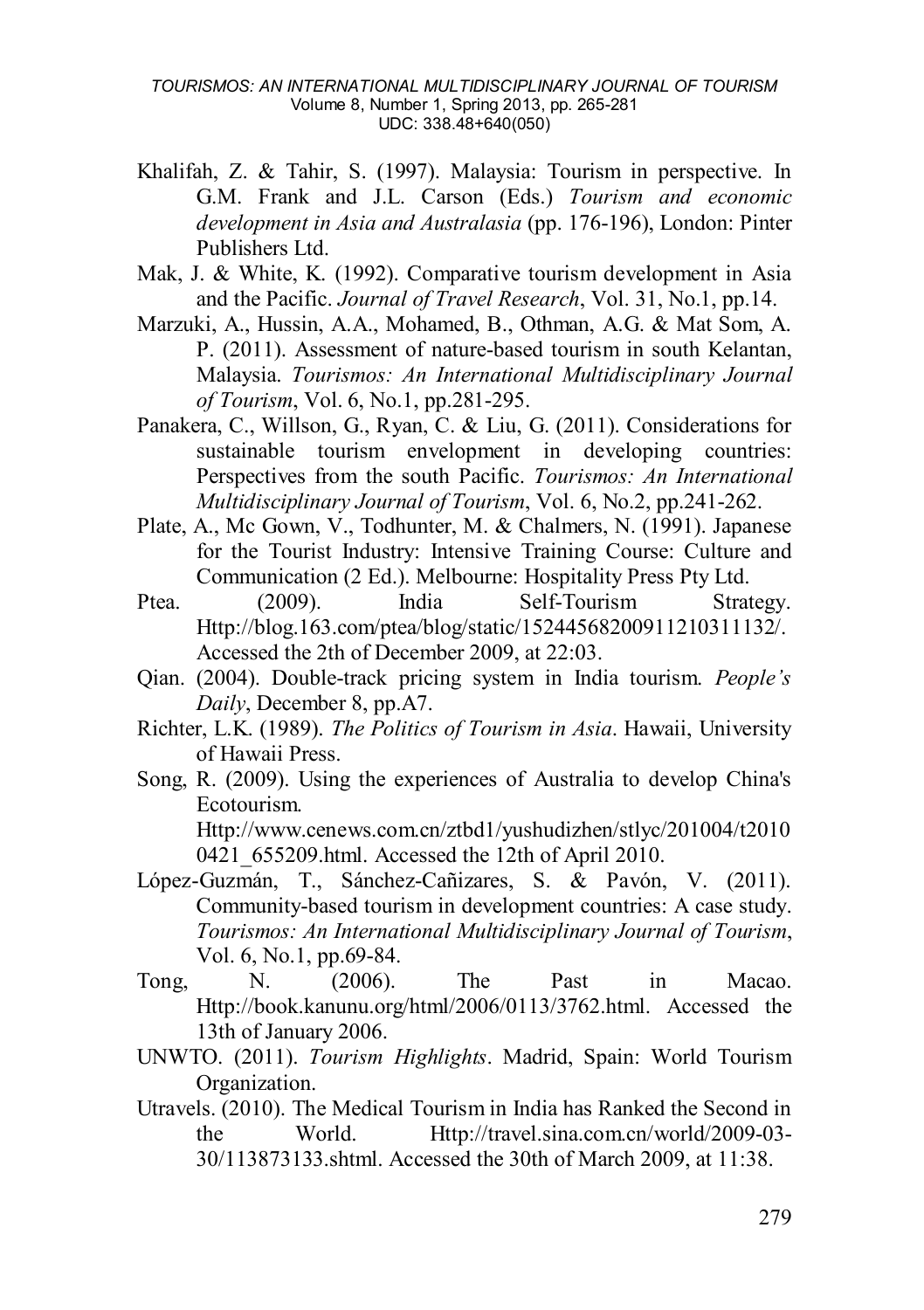- Vinay Chauhan. & Suvidha Khanna. (2009). Tourism: A tool for crafting peace process in Kashmir, J&K, India. *Tourismos: An International Multidisciplinary Journal of Tourism*, Vol. 4, No.2, pp.69-89.
- Wikipedia. (2010). Sociedade de Turismo e Diversões de Macau, S.A. from Wikimedia Foundation, Inc: Http://en.wikipedia.org/wiki/Sociedade de Turismo e Divers%C 3%B5es\_de\_Macau. Accessed the December 2009.
- Wikipedia. (2011). Radar Chart. Wikimedia Foundation, Inc: Http://en.wikipedia.org/wiki/Radar\_chart
- Yilmaz, B.S. & Gunel, O.D. (2009). The importance of strategic stakeholder management in tourism sector: Research on probable applications. *Tourismos: An International Multidisciplinary Journal of Tourism*, Vol. 4, No.1, pp.97-108.
- Zhang, X. (2001). The current situation and prospects of Macao tourism. *Science, Technology and Industry Both Sides of the Straits*, No. 3, pp.32-33.
- Zhang, X. (2009). The development experiences and inspiration from Australia tourism. *Development Forum*, No. 12, pp.22-25.
- Zhu, X. (2011). The development experiences and inspiration from overseas backpacking tourism. Http://www.cntour2.com/viewnews/2011/3/18/0318081949.htm. Accessed the 18th of March 2011, at 19:49.
- Zhuang, W. & Yang, H. (2006). The Development Trend of Tourism Culture in Macao. Http://blog.china.com.cn/sp1/wwgzqq/15354536097.shtml. Accessed the 22th of December 2006, at 15:35.

*SUBMITTED: JUN 2012 REVISION SUBMITTED: NOV 2012 ACCEPTED: DEC 2012 REFEREED ANONYMOUSLY*

**Xing Huibin** (xinghuibin@gmail.com) is a PhD candidate at the School of Housing Building and Planning, Universiti Sains Malaysia, 11800 Pulau Pinang, Malaysia.

**Azizan Marzuki,** PhD (chik72@usm.my) is Senior Lecturer at the School of Housing Building and Planning, Universiti Sains Malaysia, 11800 Pulau Pinang, Malaysia, and Adjunct Research Associate at the